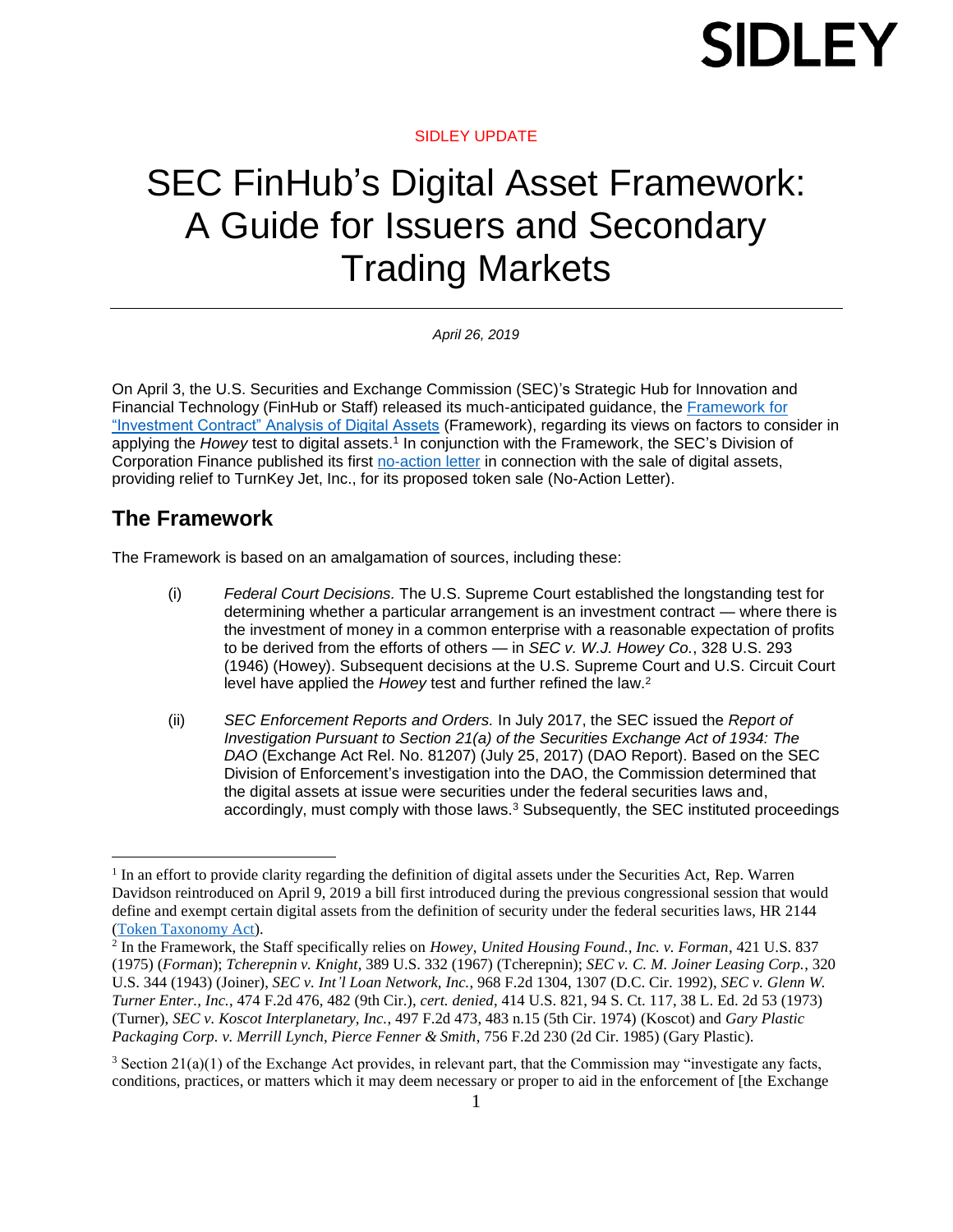based on settled actions against a number of issuers for offering and selling digital assets in violation of the Securities Act.<sup>4</sup>

- (iii) *SEC Public Statements.* In November 2018, the Divisions of Corporation Finance, Investment Management and Trading and Markets released a [joint statement](https://www.sec.gov/news/public-statement/digital-asset-securites-issuuance-and-trading) emphasizing that activities related to digital assets may be subject to the federal securities laws.<sup>5</sup> Previously, Chairman Jay Clayton issued a public statement on [cryptocurrencies and initial coin offerings.](https://www.sec.gov/news/public-statement/statement-clayton-2017-12-11) 6
- (iv) *SEC Speeches.* In June 2018, Director of the Division of Corporation Finance William Hinman delivered a [speech](https://www.sec.gov/news/speech/speech-hinman-061418) (Hinman Speech) expressing his views on when digital assets are offered and sold as securities and whether a digital asset that was originally offered in a securities offering can be later sold in a manner that does not constitute an offering of a security.<sup>7</sup>

In light of the various sources that set forth the basis for the Framework, the following provides a guide to navigate it. Blockchain companies distributing digital assets and secondary markets trading such assets should carefully evaluate these factors, including the underlying source of the guidance.<sup>8</sup>

The foundation of the Framework's analysis is the Supreme Court's *Howey* case and its progeny. Under *Howey,* an "investment contract" exists when there is the (i) investment of money (ii) in a common enterprise (iii) with a reasonable expectation of profits to be derived from the efforts of others.

 $\overline{a}$ 

<sup>5</sup> The statement represents the views of the Divisions of Corporation Finance, Investment Management and Trading and Markets and is not a rule, regulation or statement of the SEC, meaning that the Commission neither approved nor disapproved its content.

<sup>6</sup> Similarly, the Chairman's statement does not necessarily reflect the views of any other Commissioner or the Commission. As noted by the Chairman, "the statement is not, and should not be taken as, a definitive discussion of applicable law, all the relevant risks with respect to these products, or a statement of my position on any particular product." In September 2018, Chairman Clayton issued a [public statement](https://www.sec.gov/news/public-statement/statement-clayton-091318) noting that staff statements are nonbinding and create no enforceable legal rights or obligations of the Commission or other parties, that staff statements may be modified, rescinded or supplemented in light of market or other developments and that Enforcement and Office of Compliance Inspections and Examinations staff should keep the distinction between staff views and rules and regulations of the Commission in mind. Commissioner Hester Peirce recently delivered a [speech](https://www.sec.gov/news/speech/peirce-secret-garden-sec-speaks-040819) on the same subject.

<sup>7</sup> As with other staff statements, Director Hinman noted that the speech expresses the author's views and does not necessarily reflect those of the Commission, the Commissioners or other members of the staff and that the SEC disclaims responsibility for any private publication or statement of any SEC employee or Commissioner.

<sup>8</sup> Like all Staff guidance, the Framework represents the views of the Staff and is not a rule, regulation or statement of the SEC, nor is it binding on the SEC and does not modify or replace any existing laws, regulations or rules

Act], in the prescribing of rules and regulations under [the Exchange Act], or in securing information to serve as a basis for recommending further legislation concerning the matters to which [the Exchange Act] relates."

<sup>4</sup> *See In re Munchee Inc*., Securities Act Release No. 10,445 (Dec. 11, 2017) (Munchee), *In re Tomahawk Exploration LLC*, Securities Act Rel. 10,530 (Aug. 14, 2018) (Tomahawk), *In re CarrierEQ, Inc., d/b/a Airfox*, Securities Act Release No. 10,575 (Nov. 16, 2018) (Airfox), *In re Paragon Coin, Inc*., Securities Act Release No. 10,574 (Nov. 16, 2018) (Paragon), *In re Gladius Network LLC*, Securities Act Release No. 10,608 (Feb. 20, 2019) (Gladius). While a respondent may appeal an adverse final order of the Commission in federal circuit court, courts apply a deferential standard to review of the Commission's findings.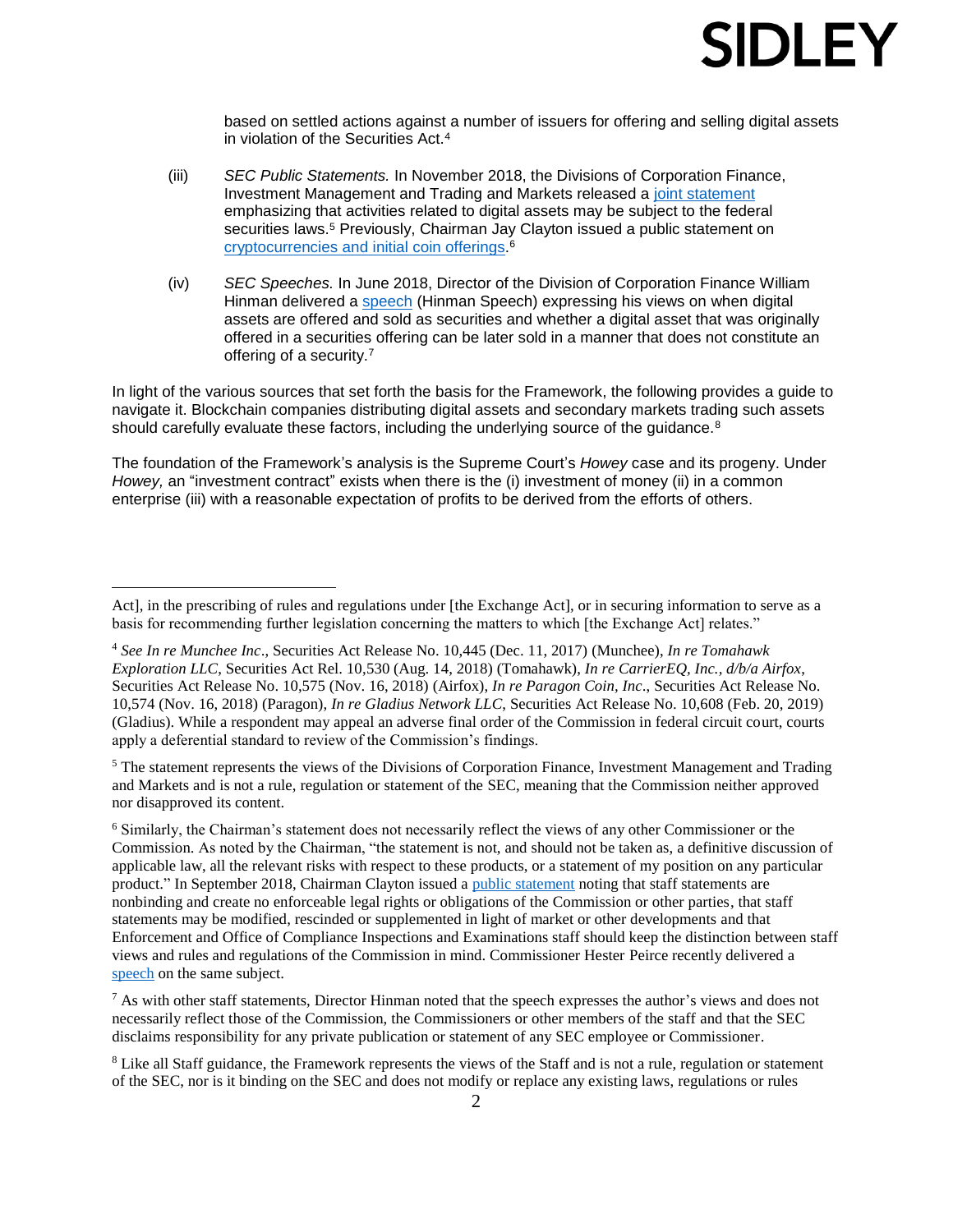#### **I. Investment of Money**

The first prong of the *Howey* test requires an "investment of money."

|    | <b>Factor</b>                                                                                                                                                                                                                                                                                        | <b>Source</b>                                                                                                                                     |
|----|------------------------------------------------------------------------------------------------------------------------------------------------------------------------------------------------------------------------------------------------------------------------------------------------------|---------------------------------------------------------------------------------------------------------------------------------------------------|
| 1. | The first prong of the Howey test is typically satisfied in an offer<br>and sale of digital assets because the digital asset is purchased<br>or otherwise acquired in exchange for value, whether in the form<br>of real (or fiat) currency, another digital asset or other type of<br>consideration | Framework, p. 2.                                                                                                                                  |
| 2. | Form of Consideration. The lack of monetary consideration does<br>not mean that the investment of money prong is not satisfied.                                                                                                                                                                      | See Framework at fn 9. See<br>also DAO Report, citing<br>Uselton v. Comm. Lovelace<br>Motor Freight, Inc., 940 F.2d<br>564, 574 (10th Cir. 1991). |
| 3. | Bounty Programs. Tokens issued under a so-called bounty<br>program or otherwise provided to investors in exchange for<br>services designed to advance the issuer's economic interests<br>and foster a trading market for its securities may satisfy the<br>investment of money.                      | Framework at fn. 9;<br>Tomahawk.                                                                                                                  |
| 4. | Air Drops. Tokens distributed through a so-called air drop, or<br>otherwise distributed to holders of another digital asset, typically<br>to promote its circulation, may satisfy the investment of money.                                                                                           | Framework at fn. 9.                                                                                                                               |

#### **II. Common Enterprise**

The second prong of the *Howey* test requires that the investment of money be in a "common enterprise."

|                | <b>Factor</b>                                                                                                                            | <b>Source</b>                                             |
|----------------|------------------------------------------------------------------------------------------------------------------------------------------|-----------------------------------------------------------|
| 1 <sub>1</sub> | Horizontal or Vertical Commonality. Federal circuit courts are                                                                           | See Framework at fn 10. See                               |
|                | split on the appropriate test to establish a common enterprise<br>and require either "horizontal" or "vertical" commonality. The         | also Revak v. SEC Realty<br>Corp., 18 F.3d. 81, 87-88 (2d |
|                | "horizontal" approach establishes a common enterprise where                                                                              | Cir. 1994).                                               |
|                | each individual investor's fortunes are tied to the fortunes of the                                                                      |                                                           |
|                | other investors by the pooling of assets, usually combined with<br>the pro-rata distribution of profits. "Vertical commonality" looks to |                                                           |
|                | the relationship between an investor and the promoter. <sup>9</sup>                                                                      |                                                           |
| 2.             | The SEC does not require either horizontal or vertical                                                                                   | Framework at pg. 2;                                       |
|                | commonality per se, and Staff have typically found that a                                                                                | Framework at fn. 10, 11,                                  |
|                | common enterprise exists when evaluating digital assets                                                                                  | citing SEC v. Int'l Loan                                  |
|                | because the fortunes of digital asset purchasers have been                                                                               | Network, Inc., 968 F.2d 1304,                             |
|                | linked to each other or to the success of the promoter's efforts.                                                                        | 1307 (D.C. Cir. 1992).                                    |
| 3.             | The SEC does not view common enterprise as a distinct element                                                                            | Framework at fn. 10, citing In                            |
|                | of an investment contract.                                                                                                               | re Barkate, 57 S.E.C. 488,                                |

<sup>&</sup>lt;sup>9</sup> Courts have used two variants of the vertical commonality test in determining whether a common enterprise exists. For courts applying a strict vertical commonality standard, the fortunes of the promoter and investor must be linked. See *Turner* at 482 (finding a common enterprise despite the absence of pooling). The broad vertical approach requires only that the investor's realization of profits be tied to the promoter's skill or effectiveness. See *Koscot* at 478.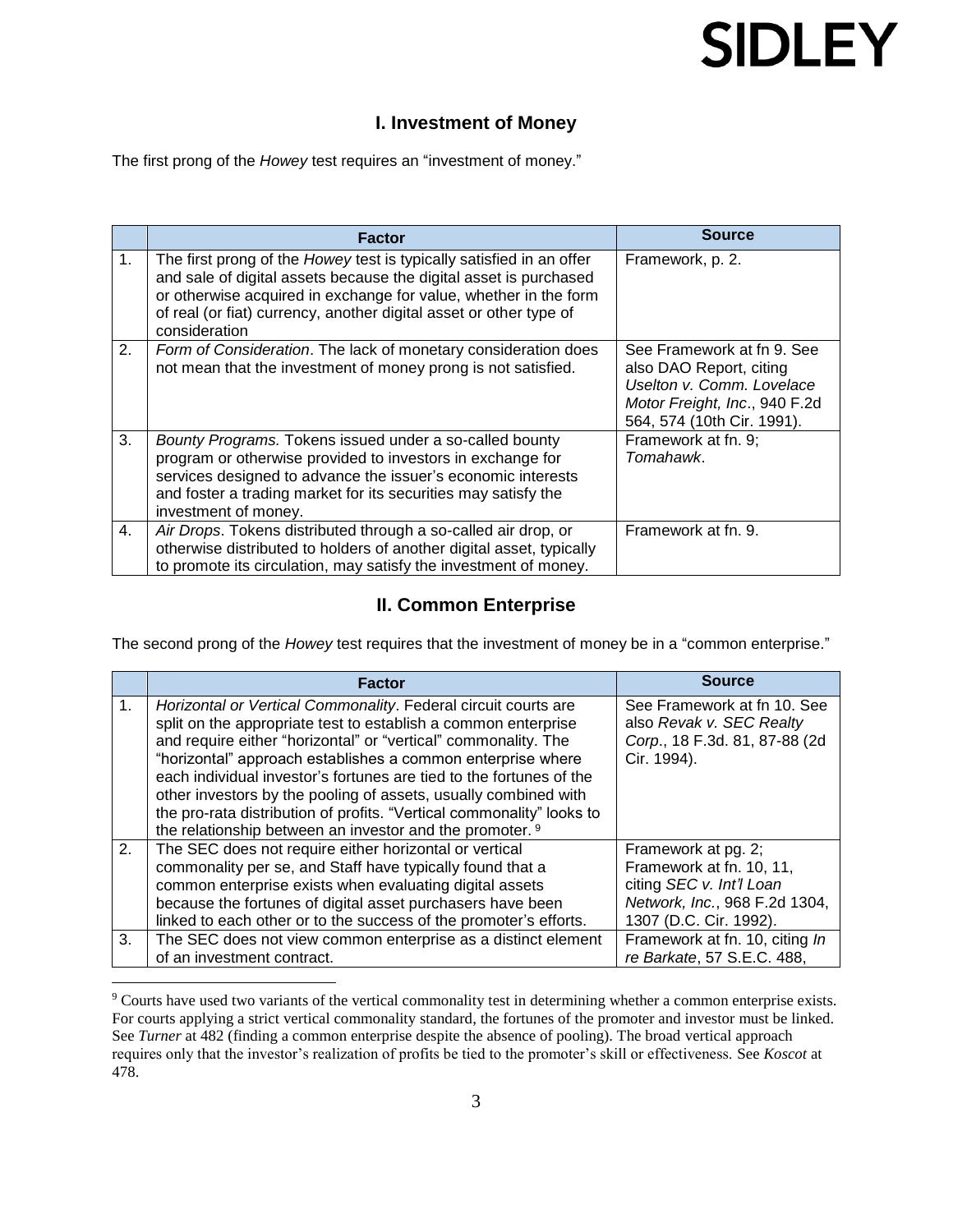|  | 496 n.13 (Apr. 8, 2004)             |
|--|-------------------------------------|
|  | and the Commission's                |
|  | Supplemental Brief at 14            |
|  | in <i>SEC v. Edwards</i> , 540 U.S. |
|  | 389 (2004) (on remand to the        |
|  | 11th Circuit).                      |

#### **III. Reasonable Expectation of Profits Derived From Efforts of Others**

The third prong of the *Howey* test is whether a purchaser has a reasonable expectation of profits (or other financial returns) derived from the efforts of others. The Framework notes that this is usually the main issue in analyzing a digital asset under *Howey.* When a promoter, sponsor or other third party (or affiliated group of third parties) (each an Active Participant or AP) provides essential managerial efforts that affect the success of the enterprise, and investors reasonably expect to derive profit from those efforts, the Staff view this prong of the test to be met.

The Staff further asserts that the inquiry is an objective one, focused on the transaction itself and the manner in which the digital asset is offered and sold.<sup>10</sup> The Framework considers whether there is a reasonable expectation of profits and whether a purchaser is relying on the efforts of others as separate factors. <sup>11</sup> According to the Framework, the following characteristics are especially relevant in an analysis of whether the third prong of the *Howey* test is satisfied.<sup>12</sup>

#### **III.A. Expectation of Profits**

According to the Framework, a purchaser may expect to realize a return through, among other things, capital appreciation resulting from the development of the initial investment or business enterprise or a participation in earnings resulting from the use of purchasers' funds.<sup>13</sup> Price appreciation resulting *solely*  from external market forces (such as general inflationary trends or the economy) impacting the supply and demand for an underlying asset generally is not considered "profit" under the *Howey* test.<sup>14</sup>

|         | <b>Factor</b>                                                                                           | <b>Source</b>           |  |
|---------|---------------------------------------------------------------------------------------------------------|-------------------------|--|
|         | The Framework notes that the more the following characteristics are present, the more likely it is that |                         |  |
|         | there is a reasonable expectation of profits. However, the Framework does not assign a weight to each   |                         |  |
| factor. |                                                                                                         |                         |  |
| 1.      | Methods of Realizing Profits. The digital asset gives the holder                                        | The Framework at pg. 6. |  |
|         | rights to share in the enterprise's income or profits or to realize                                     |                         |  |
|         | gain from capital appreciation of the digital asset.                                                    |                         |  |
|         | (a) The opportunity may result from appreciation in the value                                           |                         |  |
|         | of the digital asset that comes, at least in part, from the                                             |                         |  |
|         | operation, promotion, improvement or other positive                                                     |                         |  |
|         | developments in the network, particularly if there is a                                                 |                         |  |

<sup>&</sup>lt;sup>10</sup> The *Howey* test is an "objective inquiry into the character of the instrument or transaction offered based on what the purchasers were 'led to expect.' " *Warfield v. Alaniz*, 569 F.3d 1015, 1021 (9th Cir. 2009).

 $11$  Other courts have considered the "expectation of profits" and "derived from the efforts of others" as a single element of the Howey test. *See Warfield v. Alaniz*, 569 F.3d 1015, 1020 (9th Cir. 2009) (citing *SEC v. Rubera*, 350 F.3d 1084 (9th Cir. 2003)) ("We distilled Howey's definition into a three-part test ….").

<sup>&</sup>lt;sup>12</sup> The Framework at pg. 2-3.

<sup>13</sup> The Framework at 2-3 and pg. 6, citing *United Housing Found., Inc. v. Forman*, 421 U.S. 837 (1975).

 $14$  The Framework at pg. 6 (emphasis in original).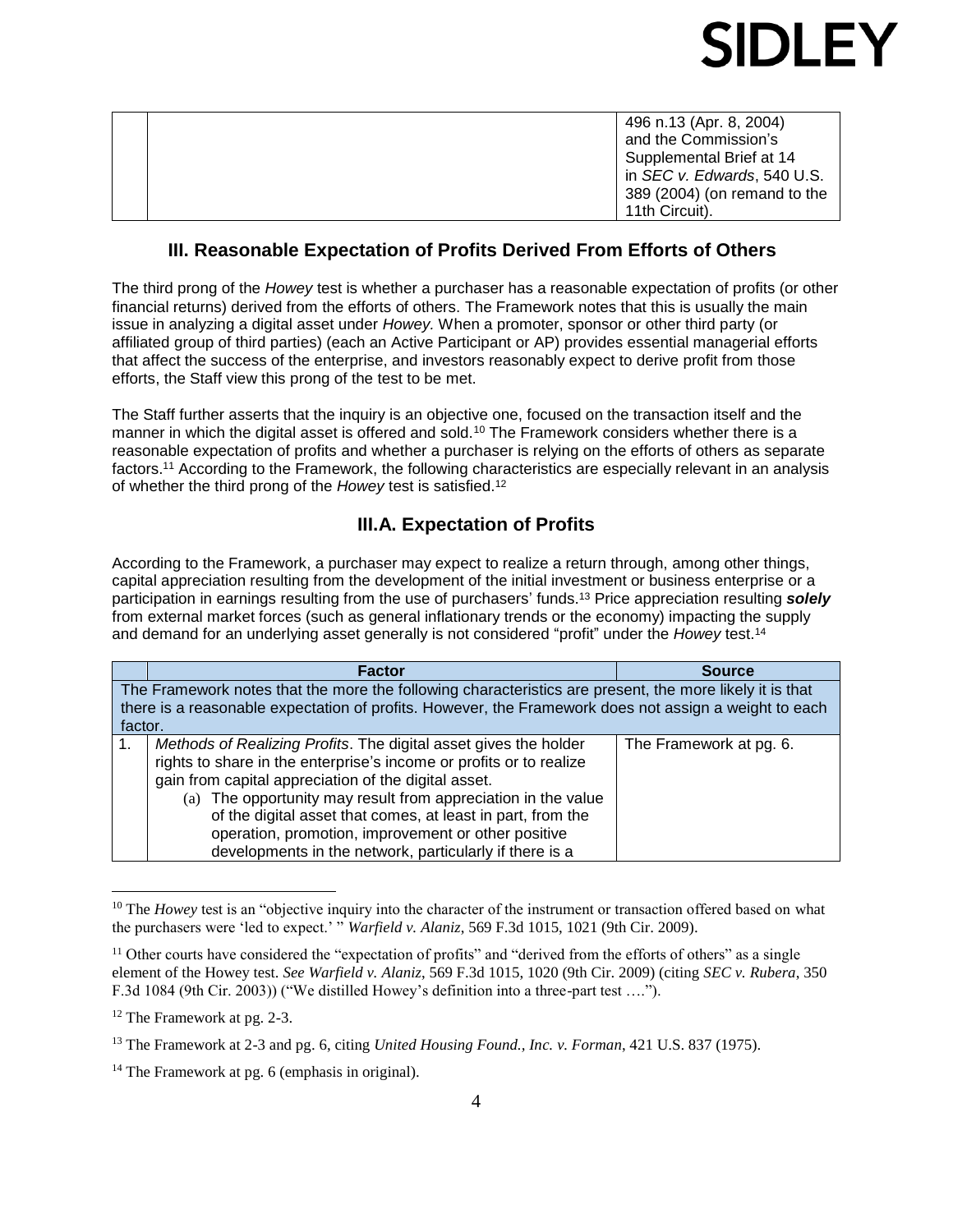|     | secondary trading market that enables digital asset                                                                            |                           |
|-----|--------------------------------------------------------------------------------------------------------------------------------|---------------------------|
|     | holders to resell their digital assets and realize gains.                                                                      |                           |
|     | (b) This also can be the case where the digital asset gives<br>the holder rights to dividends or distributions.                |                           |
| 2.  | Methods of Realizing Profits. The digital asset is transferable or                                                             | The Framework at pg. 6.   |
|     | traded on or through a secondary market or platform or is                                                                      |                           |
|     | expected to be in the future.                                                                                                  |                           |
| 3.  | Methods of Realizing Profits. Purchasers reasonably would                                                                      | The Framework at pg. 6.   |
|     | expect that an Active Participant's efforts will result in capital                                                             |                           |
|     | appreciation of the digital asset and therefore be able to earn a                                                              |                           |
|     | return on their purchase.                                                                                                      |                           |
| 4.  | Methods of Realizing Profits. There are limited or no restrictions                                                             | The Framework at pg. 11.  |
|     | on reselling those digital assets, particularly where an Active                                                                |                           |
|     | Participant is continuing in its efforts to increase the value of the                                                          |                           |
|     | digital assets or has facilitated a secondary market.                                                                          |                           |
| 5.  | Tokens Offered Broadly. The digital asset is offered broadly to                                                                | The Framework at pg. 6.   |
|     | potential purchasers as compared to being targeted to expected                                                                 |                           |
|     | users of the goods or services or those who have a need for the                                                                |                           |
| 6.  | functionality of the network.<br>Price. There is little apparent correlation between the                                       | The Framework at pg. 7.   |
|     | purchase/offering price of the digital asset and the market price of                                                           |                           |
|     | the particular goods or services that can be acquired in exchange                                                              |                           |
|     | for the digital asset.                                                                                                         |                           |
| 7.  | Price. The digital asset is offered or sold to purchasers at a                                                                 | The Framework at pg. 11.  |
|     | discount to the value of the goods or services.                                                                                |                           |
| 8.  | Quantities. There is little apparent correlation between quantities                                                            | The Framework at pg. 7.   |
|     | the digital asset typically trades in (or the amounts that                                                                     |                           |
|     | purchasers typically purchase) and the amount of the underlying                                                                |                           |
|     | goods or services a typical consumer would purchase for use or                                                                 |                           |
|     | consumption.                                                                                                                   |                           |
| 9.  | Quantities. The digital asset is offered or sold to purchasers in                                                              | The Framework at pg. 11.  |
|     | quantities that exceed reasonable use.                                                                                         |                           |
| 10. | Marketing. The digital asset is marketed, directly or indirectly,                                                              | The Framework at pg. 7-8. |
|     | using any of the following:                                                                                                    |                           |
|     | (a) the expertise of an Active Participant or its ability to build<br>or grow the value of the network or digital asset;       |                           |
|     | (b) terms that indicate the digital asset is an investment or                                                                  |                           |
|     | that the solicited holders are investors;                                                                                      |                           |
|     | (c) that the intended use of the proceeds from the sale of the                                                                 |                           |
|     | digital asset is to develop the network or digital asset;                                                                      |                           |
|     | (d) the future (and not present) functionality of the network or                                                               |                           |
|     | digital asset, and the prospect that an Active Participant                                                                     |                           |
|     | will deliver that functionality;                                                                                               |                           |
|     | (e) the promise (implied or explicit) to build a business or                                                                   |                           |
|     | operation as opposed to delivering currently available                                                                         |                           |
|     | goods or services for use on an existing network;                                                                              |                           |
|     | (f) the ready transferability of the digital asset as a key                                                                    |                           |
|     | selling feature;                                                                                                               |                           |
|     | (g) the potential profitability of the operations of the network                                                               |                           |
|     | or the potential appreciation in the value of the digital<br>asset;                                                            |                           |
|     |                                                                                                                                |                           |
|     |                                                                                                                                |                           |
|     | (h) the availability of a market for the trading of the digital<br>asset, particularly where the Active Participant implicitly |                           |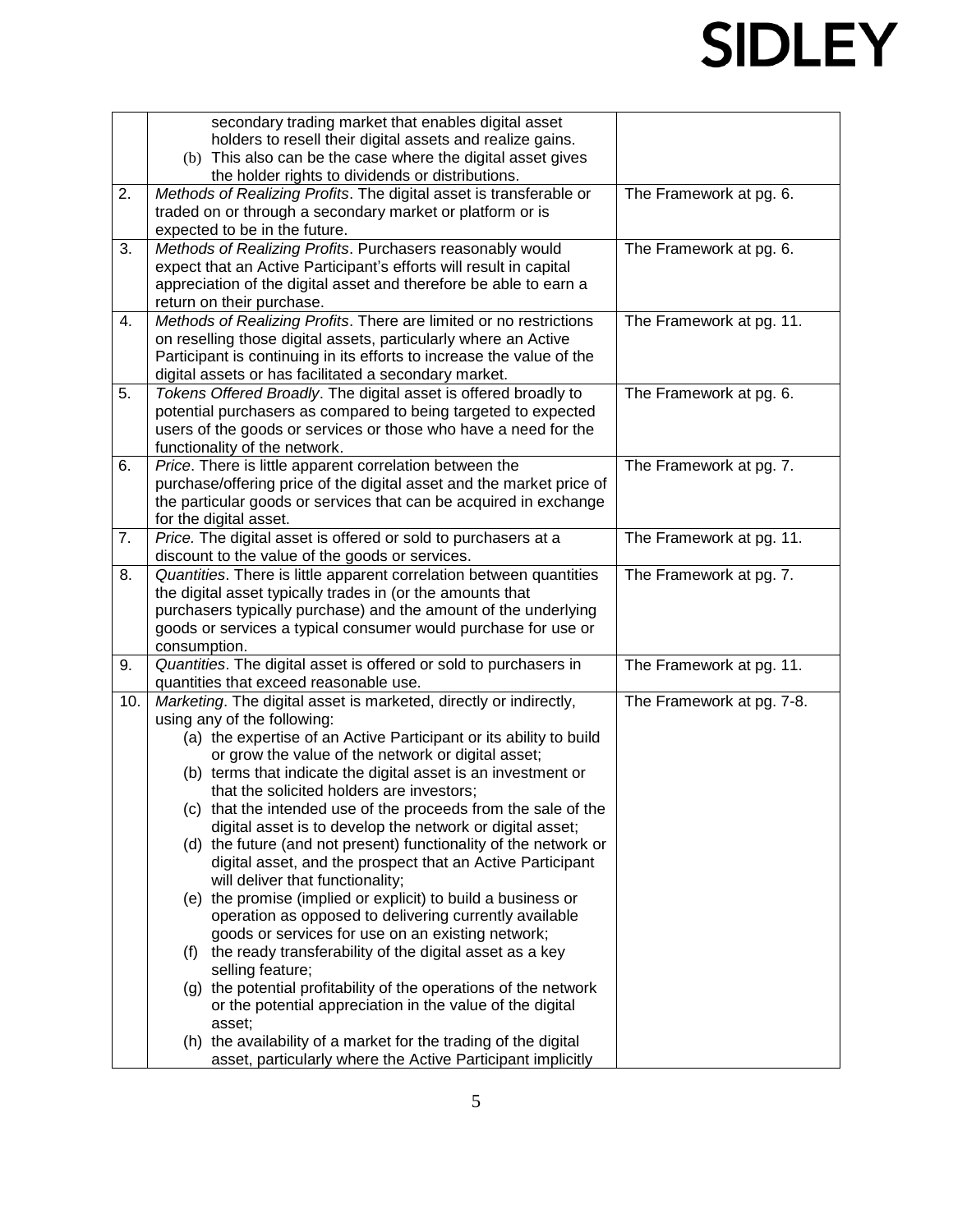|     | or explicitly promises to create or otherwise support a<br>trading market for the digital asset.                                     |                              |
|-----|--------------------------------------------------------------------------------------------------------------------------------------|------------------------------|
| 11. | Use of Proceeds. An Active Participant has raised an amount of                                                                       | The Framework at pg. 7. See  |
|     | funds in excess of what may be needed to establish a functional                                                                      | also Hinman Speech at pg. 4. |
|     | network or digital asset.                                                                                                            |                              |
| 12. | Use of Proceeds. The Active Participant continues to expend                                                                          | The Framework at pg. 7.      |
|     | funds from proceeds or operations to enhance the functionality or                                                                    |                              |
|     | value of the network or digital asset.                                                                                               |                              |
| 13. | Active Participant May Profit. An Active Participant is able to                                                                      | The Framework at pg. 7. See  |
|     | benefit from its efforts as a result of holding the same class of                                                                    | also Hinman Speech at pg. 2. |
|     | digital assets as those being distributed to the public.                                                                             |                              |
|     | "Reasonable Expectations of Profits" Re-evaluation Considerations                                                                    |                              |
|     | When evaluating whether a digital asset previously sold as a security should be re-evaluated at the                                  |                              |
|     | time of latter offer or sale, the Staff provides the following additional considerations. As they relate to                          |                              |
|     | "reasonable expectation of profits," the presence of, including, but not limited to, one or more of these                            |                              |
|     | factors makes it less likely that future sales of the digital asset are securities transactions.                                     |                              |
| 14. | Purchasers of the digital asset no longer reasonably expect that<br>continued development efforts of an Active Participant will be a | The Framework at pg. 8.      |
|     | key factor for determining the value of the digital asset.                                                                           |                              |
| 15. | The value of the digital asset has shown a direct and stable                                                                         | The Framework at pg. 8.      |
|     | correlation to the value of the good or service for which it may be                                                                  |                              |
|     | exchanged or redeemed.                                                                                                               |                              |
| 16. | The trading volume for the digital asset corresponds to the level                                                                    | The Framework at pg. 8.      |
|     | of demand for the good or service for which it may be exchanged                                                                      |                              |
|     | or redeemed.                                                                                                                         |                              |
| 17. | Whether holders are then able to use the digital asset for its                                                                       | The Framework at pg. 8.      |
|     | intended functionality, such as to acquire goods and services on                                                                     |                              |
|     | or through the network or platform.                                                                                                  |                              |
| 18. | Whether any economic benefit that may be derived from                                                                                | The Framework at pg. 8.      |
|     | appreciation in the value of the digital asset is incidental to                                                                      |                              |
|     | obtaining the right to use it for its intended functionality.                                                                        |                              |
| 19. | No Active Participant has access to material, nonpublic                                                                              | The Framework at pg. 8. See  |
|     | information or could otherwise be deemed to hold material inside                                                                     | also Hinman Speech at pg. 3. |
|     | information about the digital asset.                                                                                                 |                              |

### **III.B. Reliance on the Efforts of Others**

The U.S. Supreme Court in *Howey* determined there was an investment contract where investors were "led to expect profits solely from the efforts of a promoter or third party." <sup>15</sup> Subsequent decisions have relaxed the view that the expectation of profits be derived "solely" from the efforts of others.<sup>16</sup> The Staff recognizes that "holders of digital assets may put forth some effort in the operations of the network, but those efforts do not negate the fact that the holders of digital assets are relying on the efforts of the Active Participant. That a scheme assigns 'nominal or limited responsibilities to the [investor] does not negate the existence of an investment contract.' "<sup>17</sup> Managerial and entrepreneurial efforts typically are

<sup>15</sup> *Howey* at 299.

<sup>&</sup>lt;sup>16</sup> See *Turner* at 775. "In applying the Supreme Court's definition of an investment contract, therefore, the efforts of others which are relevant for purposes of the definition are those essential managerial efforts which affect the failure or success of the enterprise." See also *Forman* at 852. "The touchstone is the presence of an investment in a common venture premised on a reasonable expectation of profits to be derived from the entrepreneurial or managerial efforts of others."

<sup>&</sup>lt;sup>17</sup> The Framework at fn. 16, quoting *SEC v. Koscot Interplanetary, Inc.*, 497 F.2d 473, 483 n.15 (5th Cir. 1974).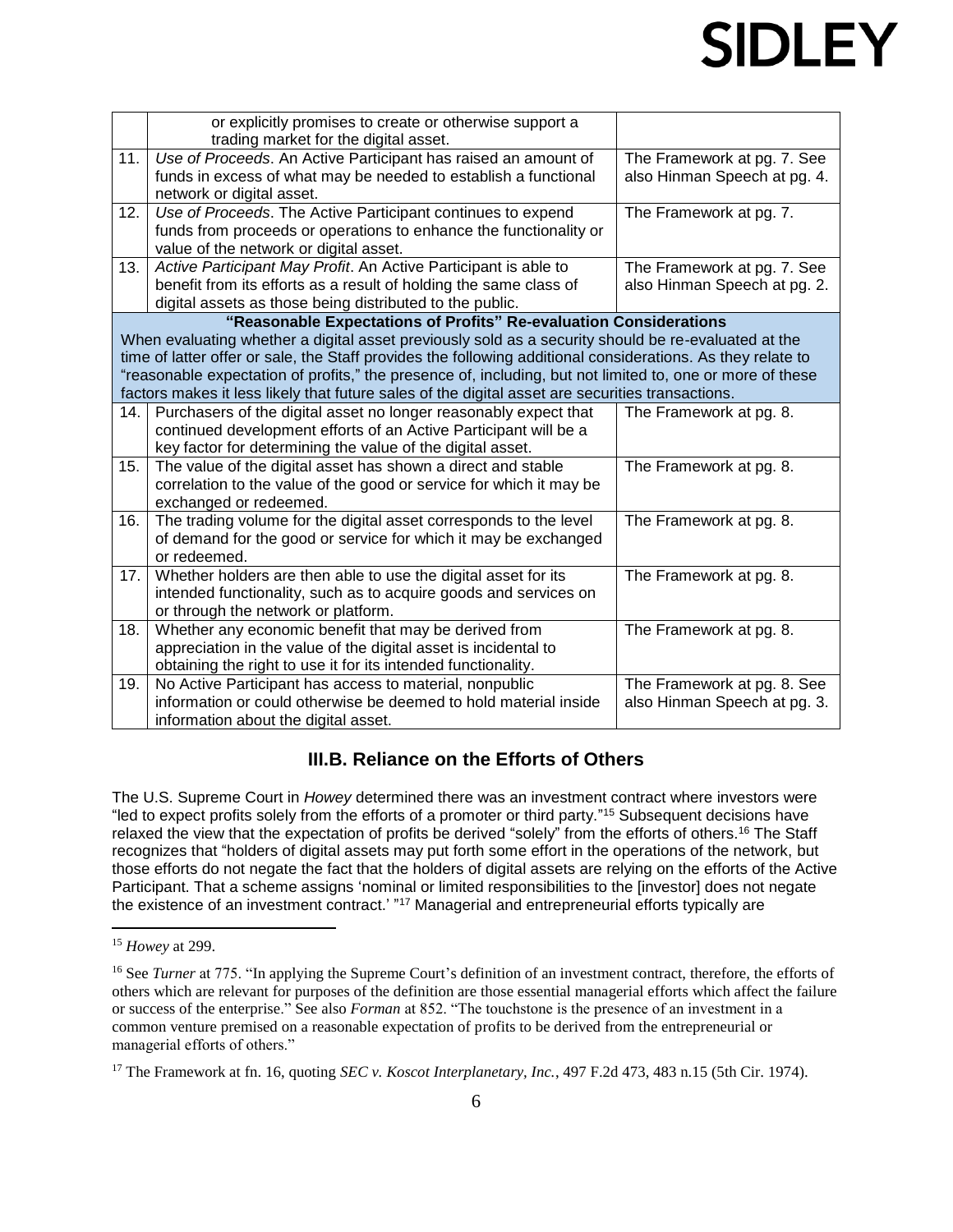characterized as involving expertise and decision-making that impacts the success of the business or enterprise through the application of skill and judgment.<sup>18</sup>

|    | <b>Factor</b>                                                                                                                          | <b>Source</b>                |  |  |  |
|----|----------------------------------------------------------------------------------------------------------------------------------------|------------------------------|--|--|--|
|    | The more the following characteristics are present, the more likely it is that there is reliance on the                                |                              |  |  |  |
|    | efforts of others.                                                                                                                     |                              |  |  |  |
| 1. | AP's Role. An Active Participant is responsible for the                                                                                | The Framework at pg. 3;      |  |  |  |
|    | development, improvement (or enhancement), operation or                                                                                | Hinman Speech at 4. Also     |  |  |  |
|    | promotion of the network, particularly if purchasers of the digital                                                                    | see Turner, also see Koscot  |  |  |  |
|    | asset expect an Active Participant to be performing or overseeing                                                                      | at 483 n.15.                 |  |  |  |
|    | tasks that are necessary for the network or digital asset to                                                                           |                              |  |  |  |
|    | achieve or retain its intended purpose or functionality.                                                                               |                              |  |  |  |
| 2. | AP's Role. Where the network or the digital asset is still in                                                                          | The Framework at pg. 3-4;    |  |  |  |
|    | development and the network or digital asset is not fully<br>functional at the time of the offer or sale, purchasers would             | also see Gary Plastic.       |  |  |  |
|    | reasonably expect an Active Participant to further develop the                                                                         |                              |  |  |  |
|    | functionality of the network or digital asset (directly or indirectly).                                                                |                              |  |  |  |
|    | This particularly would be the case where an Active Participant                                                                        |                              |  |  |  |
|    | promises further developmental efforts in order for the digital                                                                        |                              |  |  |  |
|    | asset to attain or grow in value.                                                                                                      |                              |  |  |  |
| 3. | AP's Role. An Active Participant's efforts are "undeniably                                                                             | The Framework at fn. 16,     |  |  |  |
|    | significant ones, or essential managerial efforts which affect the                                                                     | quoting Turner at 482 and    |  |  |  |
|    | failure or success of the enterprise," as opposed to efforts that                                                                      | citing the DAO Report.       |  |  |  |
|    | are more ministerial in nature.                                                                                                        |                              |  |  |  |
| 4. | AP's Role. An Active Participant promises further developmental                                                                        | The Framework at pg. 4; also |  |  |  |
|    | efforts in order for the digital asset to attain or grow in value.                                                                     | see Gary Plastic.            |  |  |  |
| 5. | AP's Role. There are essential tasks or responsibilities performed                                                                     | The Framework at pg. 4.      |  |  |  |
|    | and expected to be performed by an Active Participant, rather                                                                          |                              |  |  |  |
|    | than an unaffiliated, dispersed community of network users                                                                             |                              |  |  |  |
|    | (commonly known as a "decentralized" network).                                                                                         |                              |  |  |  |
| 6. | AP's Role. An Active Participant has a lead or central role in the                                                                     | The Framework at pg. 4.      |  |  |  |
|    | direction of the ongoing development of the network or the digital                                                                     |                              |  |  |  |
|    | asset, in particular, if an Active Participant plays a lead or central                                                                 |                              |  |  |  |
|    | role in deciding governance issues, code updates or how third<br>parties participate in the validation of transactions that occur with |                              |  |  |  |
|    | respect to the digital asset.                                                                                                          |                              |  |  |  |
| 7. | AP's Role. An Active Participant has a continuing managerial role                                                                      | The Framework at pg. 4-5.    |  |  |  |
|    | in making decisions about or exercising judgment concerning the                                                                        | Hinman Speech at 4.          |  |  |  |
|    | network or the characteristics or rights the digital asset                                                                             |                              |  |  |  |
|    | represents, including, for example,                                                                                                    |                              |  |  |  |
|    | (a) determining whether and how to compensate persons                                                                                  |                              |  |  |  |
|    | providing services to the network or to the entity or                                                                                  |                              |  |  |  |
|    | entities charged with oversight of the network;                                                                                        |                              |  |  |  |
|    | (b) determining whether and where the digital asset will                                                                               |                              |  |  |  |
|    | trade. For example, purchasers may reasonably rely on                                                                                  |                              |  |  |  |
|    | an AP for liquidity, such as where the AP has arranged,                                                                                |                              |  |  |  |
|    | or promised to arrange for, the trading of the digital                                                                                 |                              |  |  |  |
|    | asset on a secondary market or platform;                                                                                               |                              |  |  |  |
|    | (c) determining who will receive additional digital assets and                                                                         |                              |  |  |  |
|    | under what conditions;                                                                                                                 |                              |  |  |  |

<sup>&</sup>lt;sup>18</sup> The Framework at fn. 16.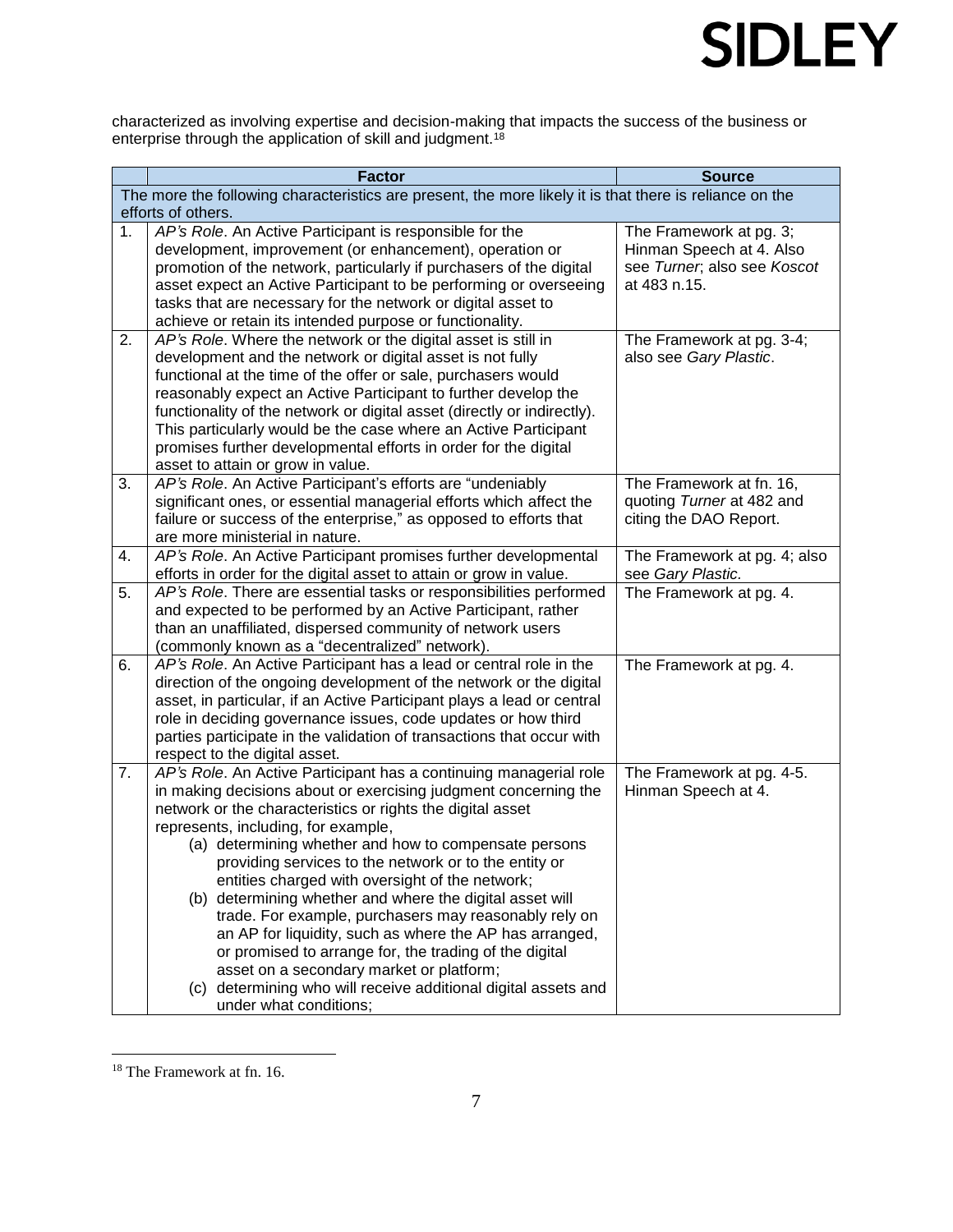|     |          | (d) making or contributing to managerial-level business                                           |                         |
|-----|----------|---------------------------------------------------------------------------------------------------|-------------------------|
|     |          | decisions, such as how to deploy funds raised from                                                |                         |
|     |          | sales of the digital asset;                                                                       |                         |
|     |          | (e) playing a leading role in the validation or confirmation of                                   |                         |
|     |          | transactions on the network or in some other way having                                           |                         |
|     |          | responsibility for the ongoing security of the network;                                           |                         |
|     | (f)      | making other managerial judgments or decisions that will                                          |                         |
|     |          | directly or indirectly impact the success of the network or                                       |                         |
|     |          | the value of the digital asset generally.                                                         |                         |
| 8.  |          | AP's Role. Purchasers would reasonably expect the Active                                          | The Framework at pg. 5. |
|     |          | Participant to undertake efforts to promote its own interests and                                 | Hinman Speech at 4.     |
|     |          | enhance the value of the network or digital asset, such as where:                                 |                         |
|     |          | (a) AP may profit. An Active Participant has the ability to                                       |                         |
|     |          | realize capital appreciation from the value of the digital                                        |                         |
|     |          | asset. In these instances, purchasers would reasonably                                            |                         |
|     |          |                                                                                                   |                         |
|     |          | expect the AP to undertake efforts to promote its own                                             |                         |
|     |          | interests and enhance the value of the network or digital                                         |                         |
|     |          | asset.                                                                                            |                         |
|     |          | (b) Digital assets are AP's compensation. An Active                                               |                         |
|     |          | Participant distributes the digital asset as compensation                                         |                         |
|     |          | to management or the AP's compensation is tied to the                                             |                         |
|     |          | price of the digital asset in the secondary market. To the                                        |                         |
|     |          | extent these facts are present, the compensated                                                   |                         |
|     |          | individuals can be expected to take steps to build the                                            |                         |
|     |          | value of the digital asset.                                                                       |                         |
|     |          | (c) AP retains intellectual property rights. An Active                                            |                         |
|     |          | Participant owns or controls ownership of intellectual                                            |                         |
|     |          | property rights of the network or digital asset, directly or                                      |                         |
|     |          | indirectly.                                                                                       |                         |
|     |          | (d) AP monetizes value. An Active Participant monetizes the                                       |                         |
|     |          | value of the digital asset, especially where the digital                                          |                         |
|     |          |                                                                                                   |                         |
|     |          | asset has limited functionality.                                                                  |                         |
| 9.  |          | AP Supports the Market. An Active Participant creates or                                          | The Framework at pg. 4, |
|     |          | supports a market for, or the price of, the digital asset.                                        | citing Gary Plastic.    |
|     |          | This can include, for example, an Active Participant that                                         |                         |
|     |          | (a) controls the creation and issuance of the digital asset or                                    |                         |
|     |          | (b) takes other actions to support a market price of the digital                                  |                         |
|     |          | asset, such as by limiting supply or ensuring scarcity,                                           |                         |
|     |          | through buybacks, "burning" or other activities.                                                  |                         |
|     |          | "Efforts of Others" Re-evaluation Considerations                                                  |                         |
|     |          | In evaluating whether a digital asset previously sold as a security should be re-evaluated at     |                         |
|     |          | the time of later offers or sales, there would be additional considerations as they relate to the |                         |
|     |          | "efforts of others," including but not limited to the following:                                  |                         |
| 10. |          | AP No Longer Important to Value. The efforts of an Active                                         | The Framework at pg. 5. |
|     |          | Participant, including any successor promoter, are no longer                                      |                         |
|     |          | important to the value of an investment in the digital asset.                                     |                         |
| 11. |          | AP's Essential Efforts No Longer Expected. The network on                                         | The Framework at pg. 5  |
|     |          | which the digital asset is to function operates in such a manner                                  |                         |
|     |          | that purchasers would no longer reasonably expect an Active                                       |                         |
|     |          | Participant to carry out essential managerial or entrepreneurial                                  |                         |
|     | efforts. |                                                                                                   |                         |
| 12. |          | AP No Longer Affects Success. The efforts of an Active                                            | The Framework at pg. 5. |
|     |          | Participant are no longer affecting the enterprise's success.                                     |                         |
|     |          |                                                                                                   |                         |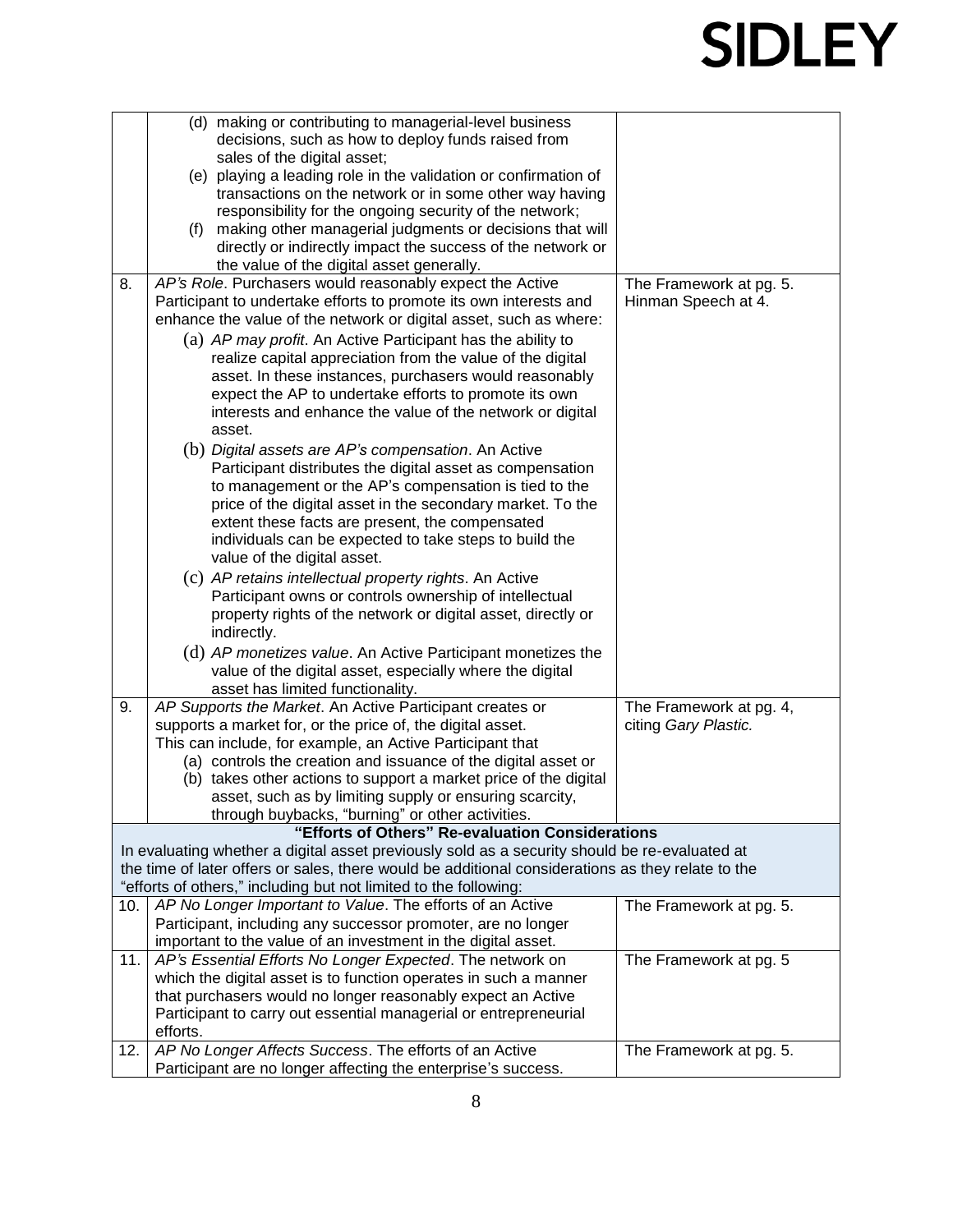

### **III.C. Characteristics of Use or Consumption**

The U.S. Supreme Court in *Howey* stated that the analysis of whether an arrangement is an investment contract focuses on the "economic reality of the transaction." In *Forman*, the Supreme Court stated that where a purchaser is not "attracted solely by the prospects of a return on his investment ... [but] is motivated by a desire to use or consume the item purchased ... the securities laws do not apply."

|    | <b>Factor</b>                                                                                            | <b>Source</b>                            |  |  |  |
|----|----------------------------------------------------------------------------------------------------------|------------------------------------------|--|--|--|
|    | The Framework provides several characteristics of digital assets that may indicate that the token is     |                                          |  |  |  |
|    | offered and sold for use or consumption by purchasers. While the Staff notes that no one of the          |                                          |  |  |  |
|    | following characteristics is necessarily determinative, the stronger their presence, the less likely the |                                          |  |  |  |
|    | Howey test is met.                                                                                       |                                          |  |  |  |
| 1. | Fully Operational. The distributed ledger network and digital                                            | The Framework at pg. 9.                  |  |  |  |
|    | asset are fully developed and operational.                                                               |                                          |  |  |  |
| 2. | Immediate Use. Holders of the digital asset are immediately able                                         | The Framework at pg. 9.                  |  |  |  |
|    | to use it for its intended functionality on the network, particularly                                    | Hinman at 5.                             |  |  |  |
|    | where there are built-in incentives to encourage such use.                                               |                                          |  |  |  |
| 3. | Design. The digital assets' creation and structure is designed and                                       | The Framework at pg. 9.                  |  |  |  |
|    | implemented to meet the needs of its users rather than to feed                                           |                                          |  |  |  |
|    | speculation as to its value or development of its network. For                                           |                                          |  |  |  |
|    | example, the digital asset can be used only on the network and                                           |                                          |  |  |  |
|    | generally can be held or transferred only in amounts that                                                |                                          |  |  |  |
|    | correspond to a purchaser's expected use.                                                                |                                          |  |  |  |
| 4. | Limited Possibility of Appreciation. Prospects for appreciation in                                       | The Framework at pg. 9.                  |  |  |  |
|    | the value of the digital asset are limited. For example, the design                                      | Hinman at 4.                             |  |  |  |
|    | of the digital asset provides that its value will remain constant or                                     |                                          |  |  |  |
|    | even degrade over time, and therefore a reasonable purchaser                                             |                                          |  |  |  |
|    | would not be expected to hold the digital asset for extended                                             |                                          |  |  |  |
|    | periods as an investment.                                                                                |                                          |  |  |  |
| 5. | Use for Payments. With respect to a digital asset referred to as a                                       | The Framework at pg. 9.                  |  |  |  |
|    | virtual currency, it can immediately be used to make payments in                                         |                                          |  |  |  |
|    | a wide variety of contexts or acts as a substitute for real (or fiat)                                    |                                          |  |  |  |
|    | currency.                                                                                                |                                          |  |  |  |
|    | (a) This means that it is possible to pay for goods or services                                          |                                          |  |  |  |
|    | with the digital asset without first having to convert it to                                             |                                          |  |  |  |
|    | another digital asset or real currency.                                                                  |                                          |  |  |  |
|    | (b) If it is characterized as a virtual currency, the digital asset                                      |                                          |  |  |  |
|    | actually operates as a store of value that can be saved,                                                 |                                          |  |  |  |
|    | retrieved and exchanged for something of value at a later                                                |                                          |  |  |  |
|    | time.<br>Redemption for Goods or Services. With respect to a digital asset                               |                                          |  |  |  |
| 6. | that represents rights to a good or service, it currently can be                                         | The Framework at pg. 10.<br>Hinman at 5. |  |  |  |
|    | redeemed within a developed network or platform to acquire or                                            |                                          |  |  |  |
|    | otherwise use those goods or services. Relevant factors may                                              |                                          |  |  |  |
|    | include these:                                                                                           |                                          |  |  |  |
|    | (a) There is a correlation between the purchase price of the                                             |                                          |  |  |  |
|    | digital asset and a market price of the particular good or                                               |                                          |  |  |  |
|    | service for which it may be redeemed or exchanged.                                                       |                                          |  |  |  |
|    | (b) The digital asset is available in increments that correlate                                          |                                          |  |  |  |
|    | with a consumptive intent versus an investment or                                                        |                                          |  |  |  |
|    | speculative purpose.                                                                                     |                                          |  |  |  |
|    | (c) An intent to consume the digital asset may also be more                                              |                                          |  |  |  |
|    | evident if the good or service underlying the digital asset                                              |                                          |  |  |  |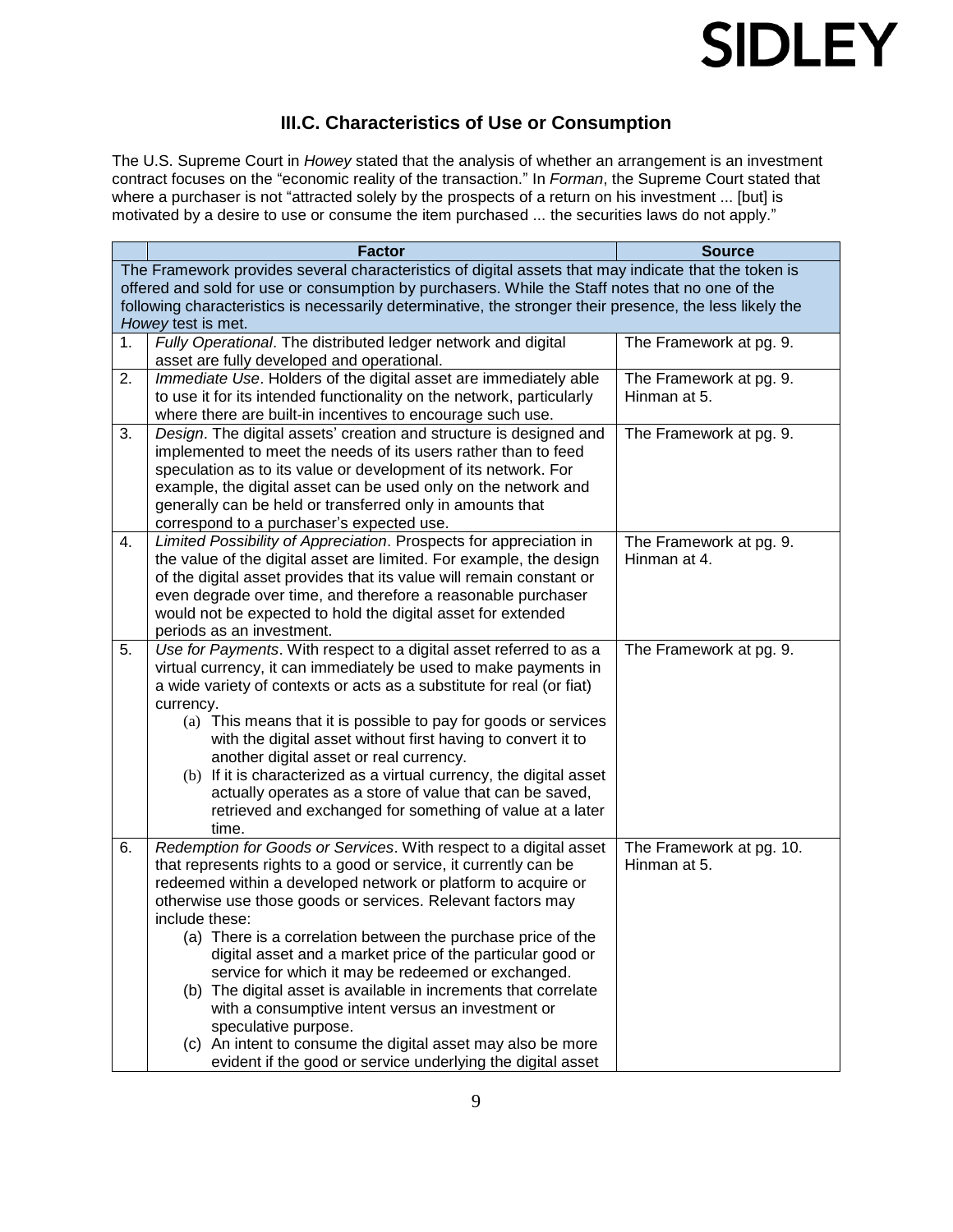|     | can only be acquired, or more efficiently acquired,<br>through the use of the digital asset on the network.                                                                                                       |                          |
|-----|-------------------------------------------------------------------------------------------------------------------------------------------------------------------------------------------------------------------|--------------------------|
| 7.  | Incidental Economic Benefit. Any economic benefit that may be<br>derived from appreciation in the value of the digital asset is<br>incidental to obtaining the right to use it for its intended<br>functionality. | The Framework at pg. 10. |
| 8.  | Marketing. The digital asset is marketed in a manner that<br>emphasizes the functionality of the digital asset, and not the<br>potential for the increase in market value of the digital asset.                   | The Framework at pg. 10. |
| 9.  | Functional Network and Digital Asset. Potential purchasers have<br>the ability to use the network and use (or have used) the digital<br>asset for its intended functionality.                                     | The Framework at pg. 10. |
| 10. | Restrictions on Transfer. Restrictions on the transferability of the<br>digital asset are consistent with the asset's use and not<br>facilitating a speculative market.                                           | The Framework at pg. 10. |
| 11. | Secondary Market. If an Active Participant facilitates the creation<br>of a secondary market, transfers of the digital asset may only be<br>made by and among users of the platform.                              | The Framework at pg. 10. |

### **No-Action Letter**

The Division of Corporation Finance's April 3 No-Action Letter indicated that it would not recommend enforcement action against TurnKey Jet, Inc. (TKJ) if TKJ offered and sold its tokens without registration under the Securities Act and the Exchange Act so long as TKJ followed the facts described in its request [letter](https://www.sec.gov/divisions/corpfin/cf-noaction/2019/turnkey-jet-040219-2a1-incoming.pdf) (Request Letter). In reaching this position, the Staff noted certain conditions that the relief is based on, which draw on several characteristics and factors listed in the Framework above. Particularly, the following sets forth each condition in the No-Action Letter, along with a reference to the applicable section in the Framework Chart above:

|    | <b>Condition</b>                                                                                                                                                                                                                 | Reference                                                                                                                                                 |
|----|----------------------------------------------------------------------------------------------------------------------------------------------------------------------------------------------------------------------------------|-----------------------------------------------------------------------------------------------------------------------------------------------------------|
| 1. | The platform and tokens will be fully developed and operational<br>at the time tokens are sold, and no proceeds from token sales<br>will be used to develop the TKJ platform.                                                    | See III.B. Reliance on the<br>Efforts of Others, Factor 2;<br>also see III.C. Characteristics<br>of Use or Consumption,<br>Factors 1 and 9.               |
| 2. | The tokens will be immediately usable for their intended<br>functionality at the time they are sold.                                                                                                                             | See III.C. Characteristics of<br>Use or Consumption, Factors<br>1 and 2; also see III.B.<br>Reliance on the Efforts of<br>Others, Factors 1 and 2.        |
| 3. | TKJ will restrict transfers of tokens to TKJ wallets only, and not to<br>wallets external to the platform.                                                                                                                       | See III.C. Characteristics of<br>Use or Consumption, Factors<br>4, 10, and 11.                                                                            |
| 4. | TKJ will sell tokens at a price of one U.S. dollar per token<br>throughout the life of the program, and each token will represent<br>a TKJ obligation to supply air charter services at a value of one<br>U.S. dollar per token. | See III.C. Characteristics of<br>Use or Consumption, Factors<br>4, 5, 6, and 11; also see III.A.<br><b>Expectation of Profits,</b><br>Factors 6, 7 and 8. |
| 5. | If TKJ offers to repurchase tokens, it will only do so at a discount<br>to the face value of the tokens that the holder seeks to resell to                                                                                       | See III.A. Expectation of<br>Profits, Factors 6, 7 and 8;<br>also see III.B. Reliance on                                                                  |